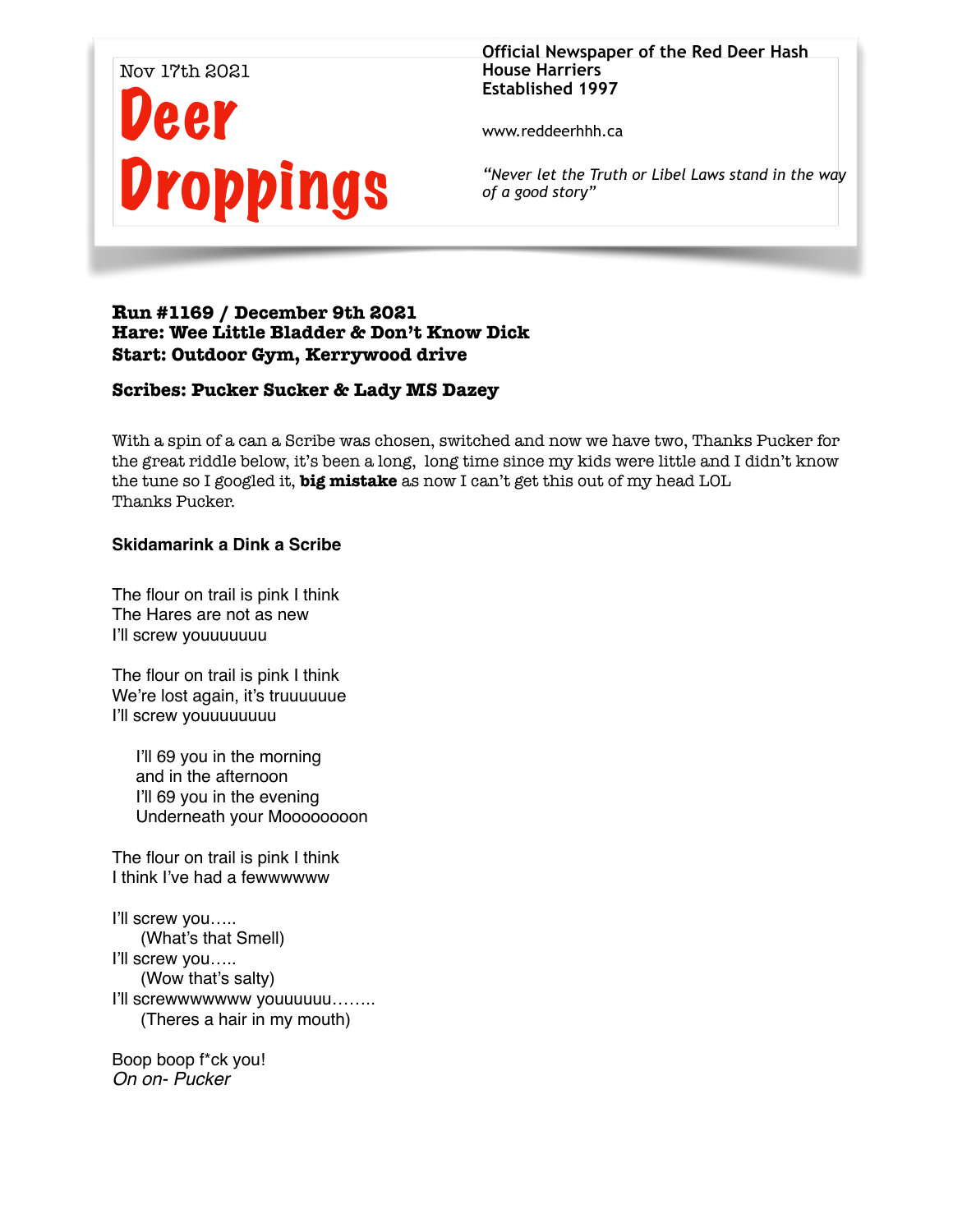## Run # 1169

We Circled up at the outdoor gym at Kerrywood Drive, it was great to see Mr Peanut, birthday kids WLB & DKD, Pucker (great sex toy costume -sorry you didn't get the memo), TNT, Broken Boner, Cum See & Ms D

"Think to the tune of Jingle Bells"

**Pucker** hashing through the snow, her dildo antlers aglow Slipping, sliding, gliding, through the trails she goes! **TNT** all lit up, trying to find pink trail. She follows **Boner** down an ally, to no avail

Hasher yells, Hasher yells, **Peanut's** lost his way Oh what fun it is to hash on a frigid hashing day Snow and ice, lights and frights, **Boner** leads the way Dark trail and no flour, they'll make the hares pay

Sliding into the walking pack, and the sight of the regroup sign **Wee** pours Irish Cactus's, to make us all feel fine Then a stroll through Ohio Close, to view the Christmas lights **Don't Know Dick** dug in her pack again for more delights

Hasher yells, Hasher yells, **Peanut's** lost his way Oh what fun it is to hash on a frigid hashing day Snow and ice, lights and frights, **Pucker** leads the way Dark trail and no flour, they'll make the hares pay

After a brief reprieve, the hares sent us on their way Runners back into the black hole, while **Wee & DK** stay **Ms Dazey & Cum See** went bushwhacking through the snow Climbing trees, straddling fences and scaring animals as they go

Hasher yells, Hasher yells, **Peanut's** lost his way Oh what fun it is to hash on a frigid hashing day Snow and ice, lights and frights, **TNT** leads the way Dark trail and no flour, they'll make the hares pay

We finally came to the Hash Hold, and **DK** broke out the treats **Cum See & Ms Dazey** listened out for the sound of cleats A frozen **Mr. Peanut** found trail and made the Hash Hold Lights were spotted, hashers found, and regrouped out of the cold

Hasher yells, Hasher yells, **Peanut's** found his way Oh what fun it is to hash on a frigid hashing day Snow and ice, lights and frights, **Mr. Peanut** leads the way Dark trail and no flour, they'll make the hares pay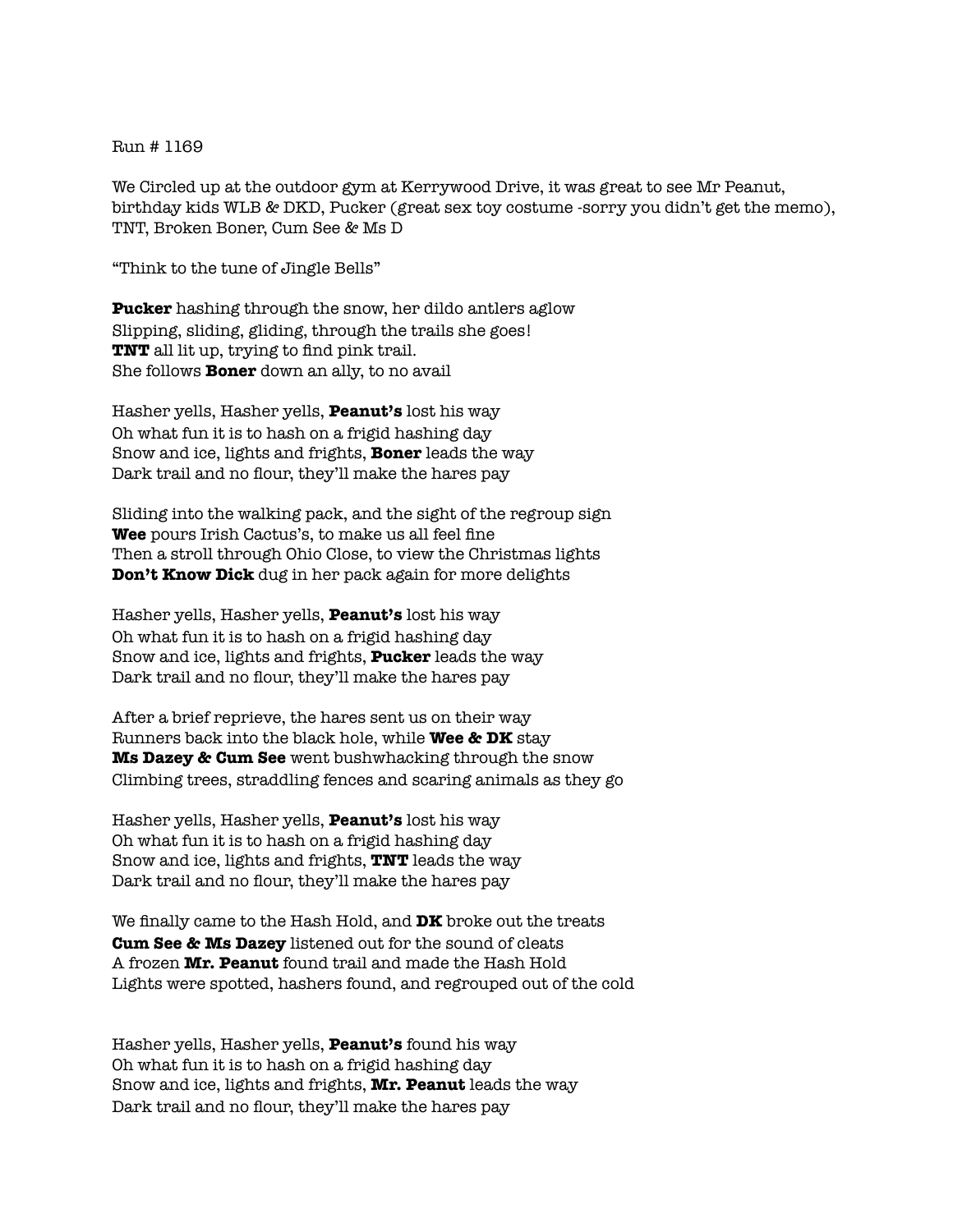We drank more shots and beer, and the birthday cake was fine But that was until **Wee** tried to do a 69!!!! We then headed On-In, where we were met with a nice surprise **Blowin' Ho's** and **Cheap 'n Easy** had a bag of alcoholic supplies

Hasher yells, Hasher yells, **Peanut's** found his way The OnOn was at the Mohave Grill and we also lost our way A great run, a great night, this is a great place to meet Especially when you see **DKD** enjoying her Birthday Treat!!!

On On Lady Ms Dazey



**Hares Needed - please let me know if you can hare** 

**Run #1170 - Dec 23rd 2021**